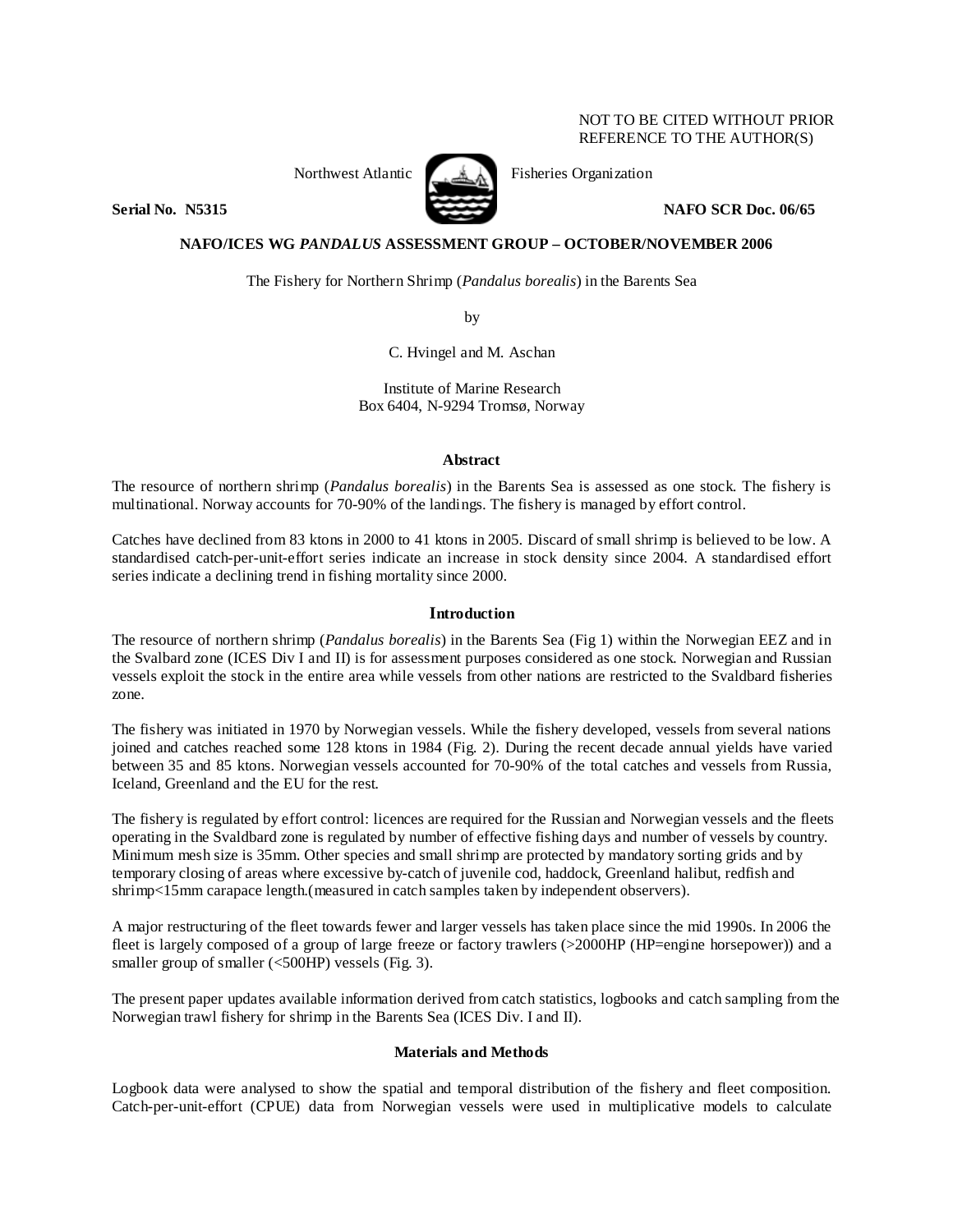standardised annual catch rate indices (Hvingel *et al*., 2000). A Standardised effort series was derived by dividing total catch by the standardised CPUE.

The CPUE indices included the following variables: (1) vessel fishing power grouped by engine size, (2) seasonal availability of shrimp, (3) spatial availability of shrimp, (4) gear type (single, double or triple trawl) and (5) annual mean CPUE. The calculations were done using the SAS statistical software (Anon., 1988). The area definition used is similar to the stratification used in the survey. The multiplicative model was represented in logarithmic form as:

$$
\ln\left(CPUE_{kjmhi}\right) = \ln\left(u\right) + \ln\left(V_k\right) + \ln\left(S_j\right) + \ln\left(A_m\right) + \ln\left(G_h\right) + \ln\left(Y_i\right) + e_{kjmhi}
$$

where *CPUE<sub>kimhi</sub>* is the mean CPUE for vessel-group k, fishing in area m in month j during year i with geartype h (k  $= 1,...,n;$  m  $= 1,...,a;$  j  $= 1,...,s;$  i  $= 1,...,y;$  h=1,2,3); ln(*u*) is overall mean ln(*CPUE*);  $V_k$  is the effect of the k<sup>th</sup> vesselgroup;  $S_j$  is the effect of the j<sup>th</sup> month;  $A_m$  is effect of the m<sup>th</sup> area;  $G_h$  is the effect of grar type h;  $Y_i$  is the effect of the  $i<sup>th</sup>$  year;  $e_{kjmli}$  is the error term assumed to be normally distributed N(0, $\sigma^2$ /n) where n is the number of observations in the cell. The standardised CPUE indices are the antilog of the year coefficient.

Data on catch compositions are available from observers since 1995 and a reference vessel since 2002. The carapace length is measured on 300 individuals of shrimp in each sample.

### **Results**

### *Fleet composition and gear*

A major restructuring of the fleet towards fewer and larger vessels has taken place since the mid 1990s. In 1995 6% of the catches reported in logbooks were taken by large factory trawlers (>2000 HP) whereas this fleet component accounted for more than 95% in 2006 (Fig. 4).

Since 2000 the number of vessels participating have been reduced from 150 to 34 in 2006 (Fig. 3). The large vessel component (>2000HP) consists of 18 vessels with varying amounts of effort allocated to shrimp fishery: individual vessels catch span from 0.5% to 12% of the total (Fig.5).

Until 1996 the fishery was conducted by using single trawls only. Double trawls were introduced in 1996 and in 2002 approximately 50% of the total effort spent was by using two trawls simultaneously (Fig. 6). In 2000 a few vessels started to experiment with triple trawls: 10% of the effort in 2006 is accounted for by this method.

#### *Spatial and seasonal distribution*

The fishery is conducted mainly in the Hopen area (central Barents Sea) which, along with the Svaldbard shelf, is considered the most important fishing ground (Fig. 1). The fishery takes place in all months but may in certain years be restricted by ice conditions. The lowest intensity is generally seen in October through March, the highest in May to August (Fig. 7). In 2005 more effort than usual was spent in the beginning of year (January–Mars).

# *Landings*

Since the early 1980s annual landings have varied in a cyclic manner with local minima and maxima separated by periods of 4-5 years (Fig. 2). Overall catches have ranged from 28 to 128 ktons. The most recent peak was seen in 2000 at approximately 83 ktons. Catches thereafter declined to 40 ktons in 2005. Based on data until August (logbooks and information from the industry) the total catch of 2006 is estimated to remain at this level.

## *Discards an by-catch*

Discard of shrimp is believed to be small as the fishery is not catch regulated. Small cod, haddock, Greenland halibut and redfish in the size range of 5-25 cm are caught as by-catch. The by-catch of small cod ranged between 2 and 67 million individuals/yr since 1997, while 1-9 million haddock/yr and 0.5 to 14 million Greenland halibut/yr was registered since 2000. There are no estimates of by-catch of redfish. Details on by-catch are reported to AFWG (ICES 2006).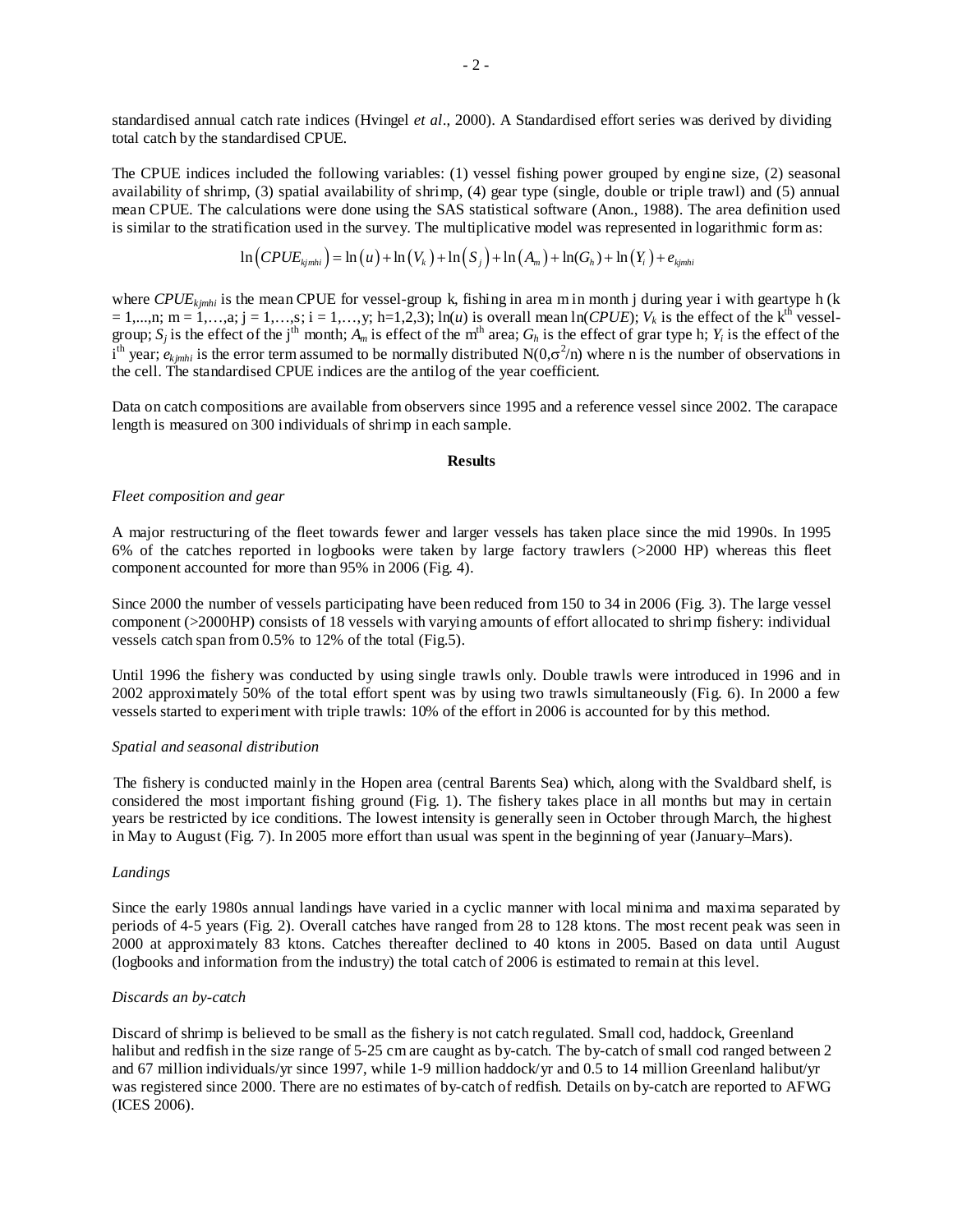## *Standardised CPUE*

The fishery dependent index of stock biomass – the standardised CPUE – is indicative shrimp greater than 16 mm cpl., i.e. of the older male and the female stock combined.

The standardised CPUE declined by 60% from a maximum in 1984 to the lowest value of the time series in 1987 (Fig. 8). After that it showed an overall increasing trend until 2000 and then remained stable close to the mean of the series until 2003. Following a decline from 2003 to 2004 the std. CPUE increased significantly reaching values comparable to the 1984-maximum in 2006.

Some vessels may have failed to report the use of multiple trawls resulting in effort mistakenly being registered as of single trawls. The recent changes in the CPUE indices could therefore be due to changes in fishing efficiency rather than changes in stock density. However, a similar index series based on the same data but excluding all hauls reported as single trawls showed similar trend as the over all index (Fig. 8).

Changes (improvements) of the fishing efficiency of the vessel groups may also be a source of bias particularly in the recent years where many vessels have left the fishery. Presumably the vessels now remaining are the most effective of their respective vessel groups. A model based on individual vessels as the unit of fishing power was constructed using available data since 2000. This series also showed an increase since 2004 however somewhat smaller than that seen in the two other series (Fig. 8). Further the difference of the 2006 value to the level around 2000 was less pronounced indicating that the vessel group efficiency indeed had improved and that the series based on vessel groups are overestimating the recent improvement in stock density.

In general the std. CPUE and the survey series have been well correlated (corr. coeff. = 0.8) (Fig. 9).

*Effort* 

Standardised effort has shown a declining trend since 2000 (Fig. 10).

*Catch composition* 

Has not been analysed.

#### **Acknowledgements**

Thanks to Trond Thangstad for the map on distribution of the fishery.

#### **References**

ANON. 1988. SAS/STAT User's Guide, Release 6.03 Edition. Cary, NC: SAS Institute Inc., 1988. 1028

ICES 2006. Report of the Pandalus assessment working group 2005. ICES CM 2006/ACFM:10. ref G. 72 pp.

- ASCHAN, M. 1999. Bioeconomic analyses of by-catch of juvenile fish in the shrimp fisheries. Fiskeriforskning Report, 24/1999.
- ASCHAN, M. 2000. Working document on by-catch in the shrimp fishery in the Barents Sea. Fiskeriforskning Preliminary Report, Tromsø, March 2000.
- HVINGEL, C., LASSEN, H. AND PARSONS, D. G. 2000. A biomass index for northern shrimp (*Pandalus borealis*) in Davis Strait based on multiplicative modelling of commercial catch-per-unit-effort data (1976 - 1997). J. Northw. Atl. Fish. Sci. 26: 25–31.

ICES 2006. Report of the Arctic Fisheries Working Group 2006. ICES CM 2006/ACFM:25.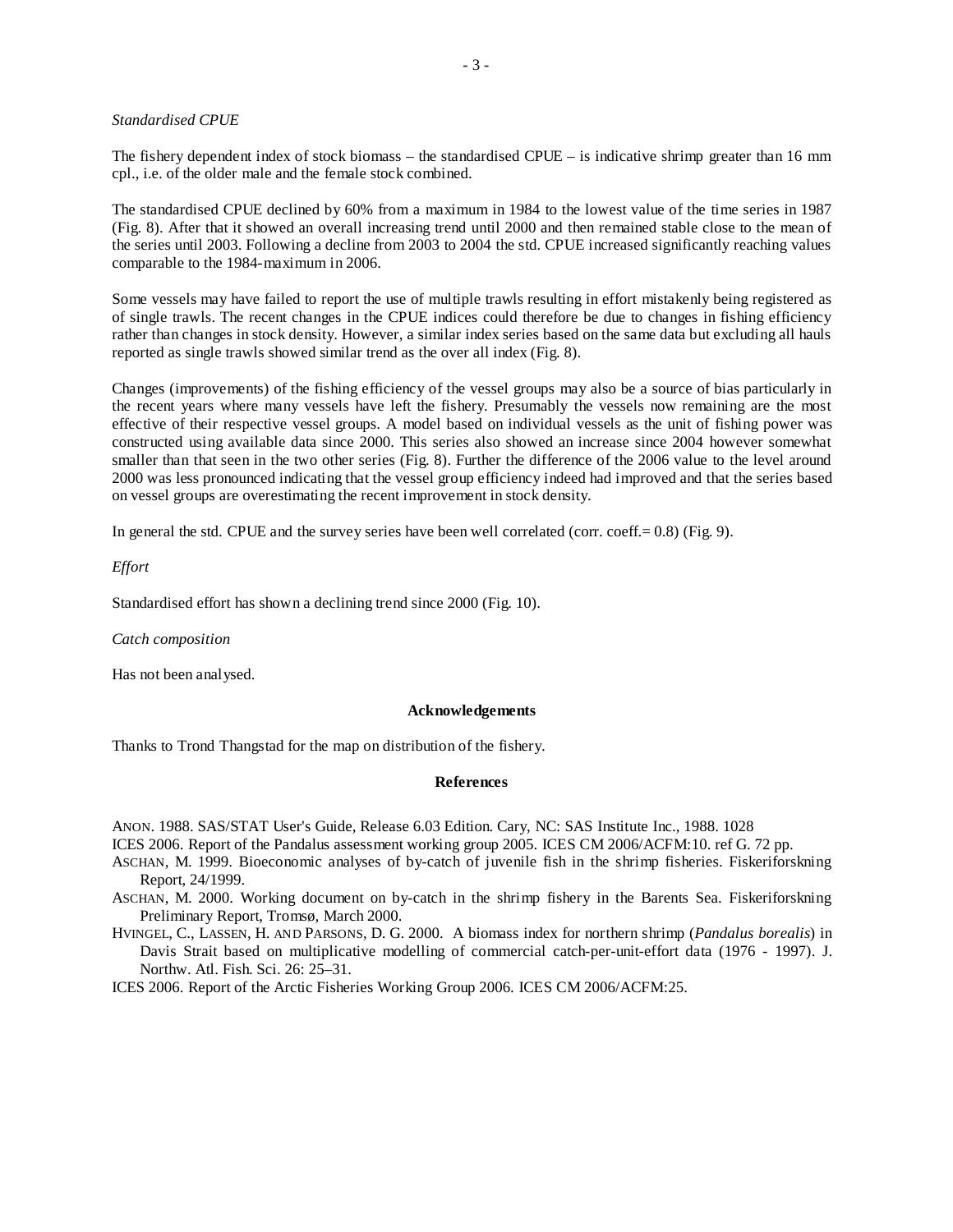|       |                                | Absolute |                   |              | Standardised   |  |  |
|-------|--------------------------------|----------|-------------------|--------------|----------------|--|--|
| year  | Catch ('000 tons) CPUE (kg/hr) |          | Effort ('000 hrs) | CPUE (index) | Effort (index) |  |  |
| 1980  | 35.061                         | 184      | 190.783           | 1.00         | 1.00           |  |  |
| 1981  | 32.713                         | 215      | 152.112           | 1.16         | 0.83           |  |  |
| 1982  | 43.451                         | 198      | 219.098           | 1.10         | 1.23           |  |  |
| 1983  | 70.798                         | 229      | 308.768           | 1.26         | 1.80           |  |  |
| 1984  | 76.636                         | 245      | 312.218           | 1.31         | 2.11           |  |  |
| 1985  | 82.123                         | 227      | 361.692           | 1.04         | 2.58           |  |  |
| 1986  | 48.569                         | 154      | 315.078           | 0.63         | 2.25           |  |  |
| 1987  | 31.353                         | 110      | 283.900           | 0.48         | 1.97           |  |  |
| 1988  | 32.021                         | 111      | 289.674           | 0.52         | 2.02           |  |  |
| 1989  | 47.064                         | 139      | 338.394           | 0.68         | 1.99           |  |  |
| 1990  | 54.182                         | 149      | 364.772           | 0.68         | 2.57           |  |  |
| 1991  | 39.272                         | 170      | 230.495           | 0.72         | 2.25           |  |  |
| 1992  | 39.603                         | 211      | 188.083           | 0.83         | 1.79           |  |  |
| 1993  | 33.109                         | 209      | 158.621           | 0.88         | 1.38           |  |  |
| 1994  | 20.116                         | 165      | 122.166           | 0.70         | 0.87           |  |  |
| 1995  | 19.337                         | 145      | 132.968           | 0.62         | 0.89           |  |  |
| 1996  | 25.445                         | 181      | 140.323           | 0.79         | 0.94           |  |  |
| 1997  | 29.079                         | 212      | 137.044           | 0.78         | 1.00           |  |  |
| 1998  | 44.792                         | 289      | 155.010           | 0.93         | 1.29           |  |  |
| 1999  | 52.612                         | 290      | 181.466           | 0.95         | 1.71           |  |  |
| 2000  | 55.333                         | 280      | 197.830           | 0.86         | 2.10           |  |  |
| 2001  | 43.021                         | 351      | 122.496           | 0.86         | 1.43           |  |  |
| 2002  | 48.799                         | 409      | 119.196           | 0.85         | 1.55           |  |  |
| 2003  | 34.652                         | 380      | 91.253            | 0.84         | 1.02           |  |  |
| 2004  | 36.188                         | 333      | 108.756           | 0.75         | 1.25           |  |  |
| 2005  | 36.456                         | 371      | 98.173            | 1.10         | 0.80           |  |  |
| 2006* | 45                             | 543      | 82.821            | 1.30         | 0.84           |  |  |

**Table 1.** Nominal landings, catch-per-unit-effort (CPUE) and effort standardised and unstandardised. Norwegian data. (\*2006 catch is estimated based on data until August).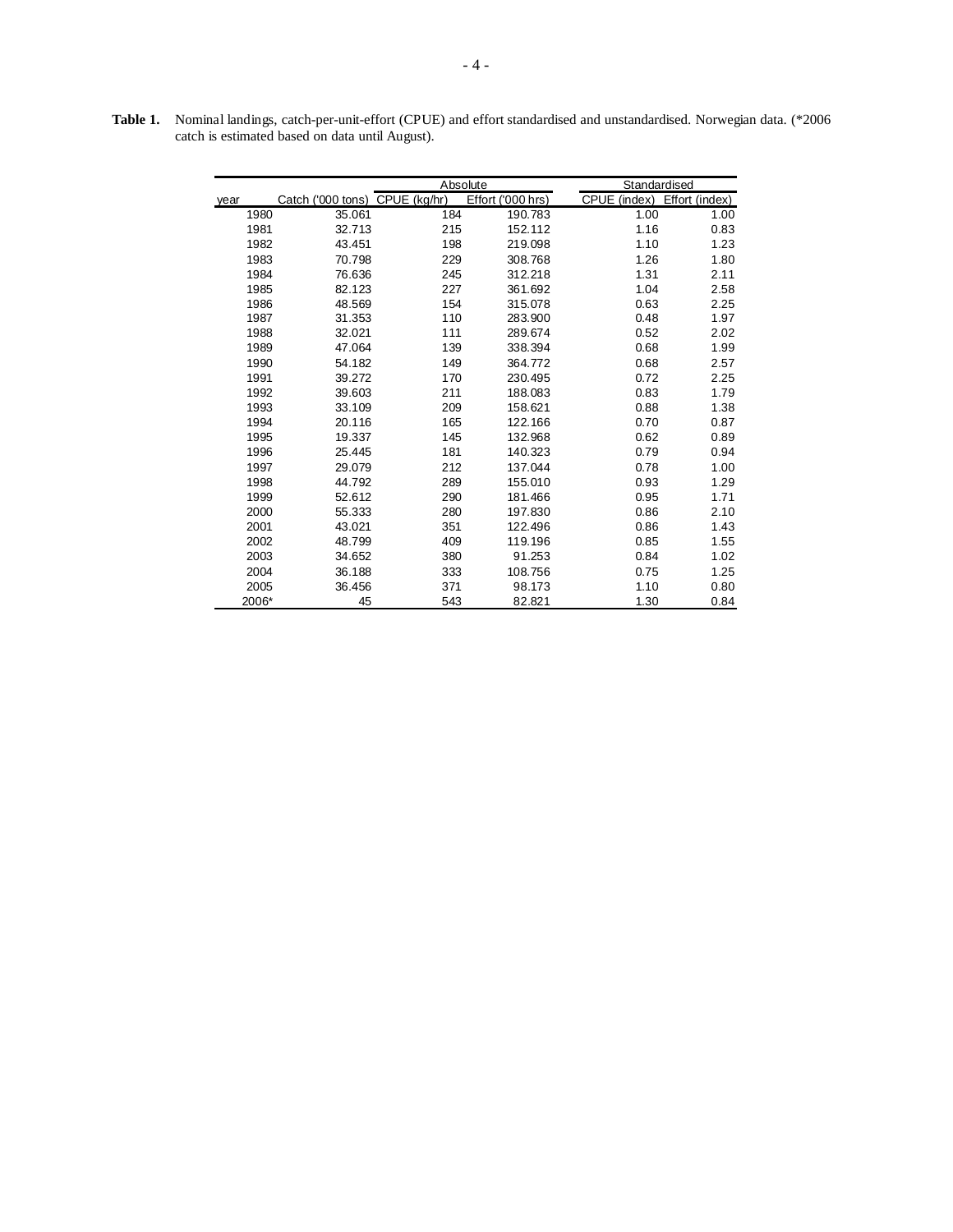

**Fig. 1.** Distribution of catches by Norwegian vessels 2000-2006 based on logbook information.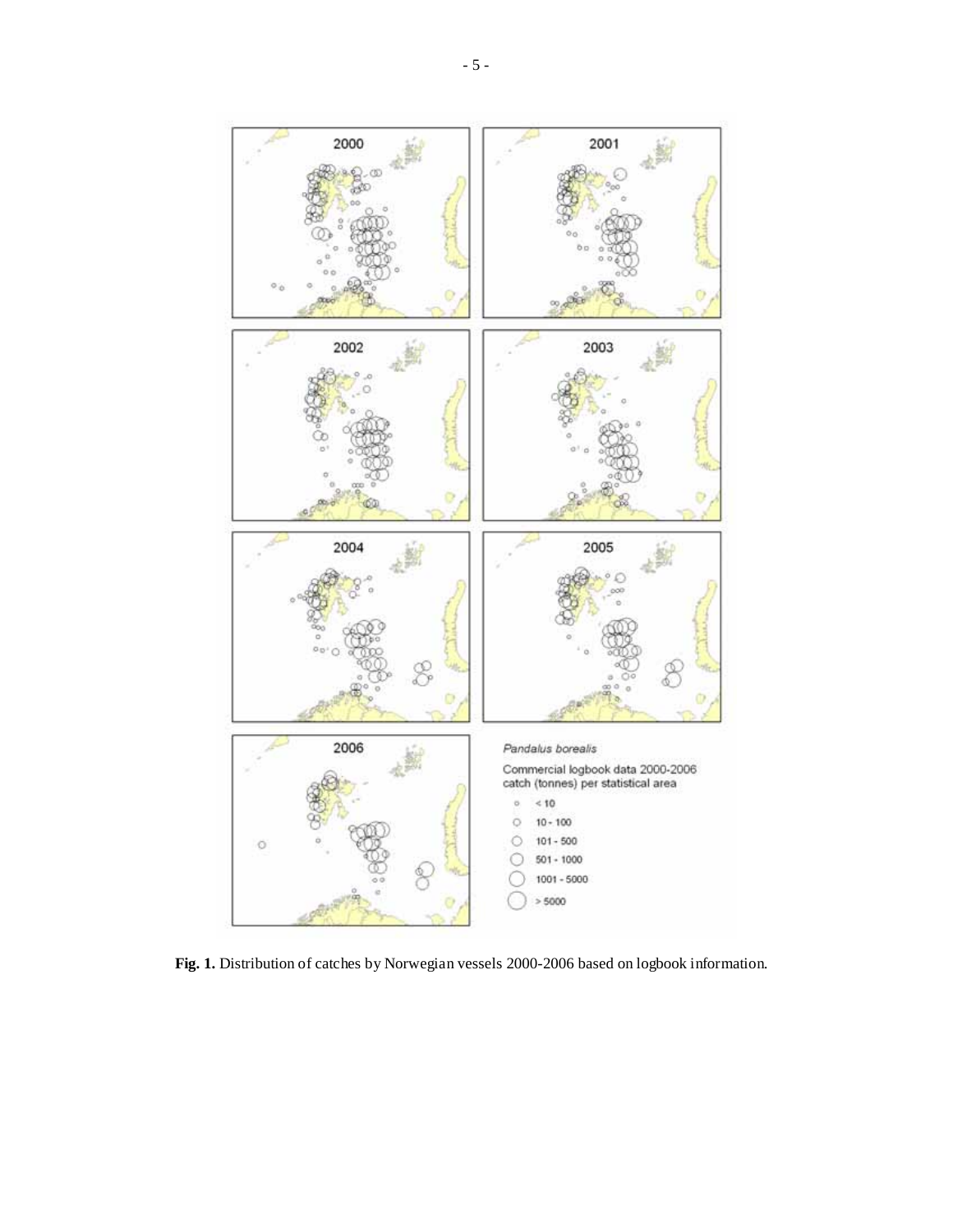

**Fig. 2.** Shrimp in the Barents Sea: Total landings. The 2006 value is estimated based on data until August.



**Fig. 3.** Shrimp in the Barents Sea: Number of vessels participating in the fishery 2000-2006. The 5 fleet components are separated by engine size (HP= horse-powers). Norwegian data.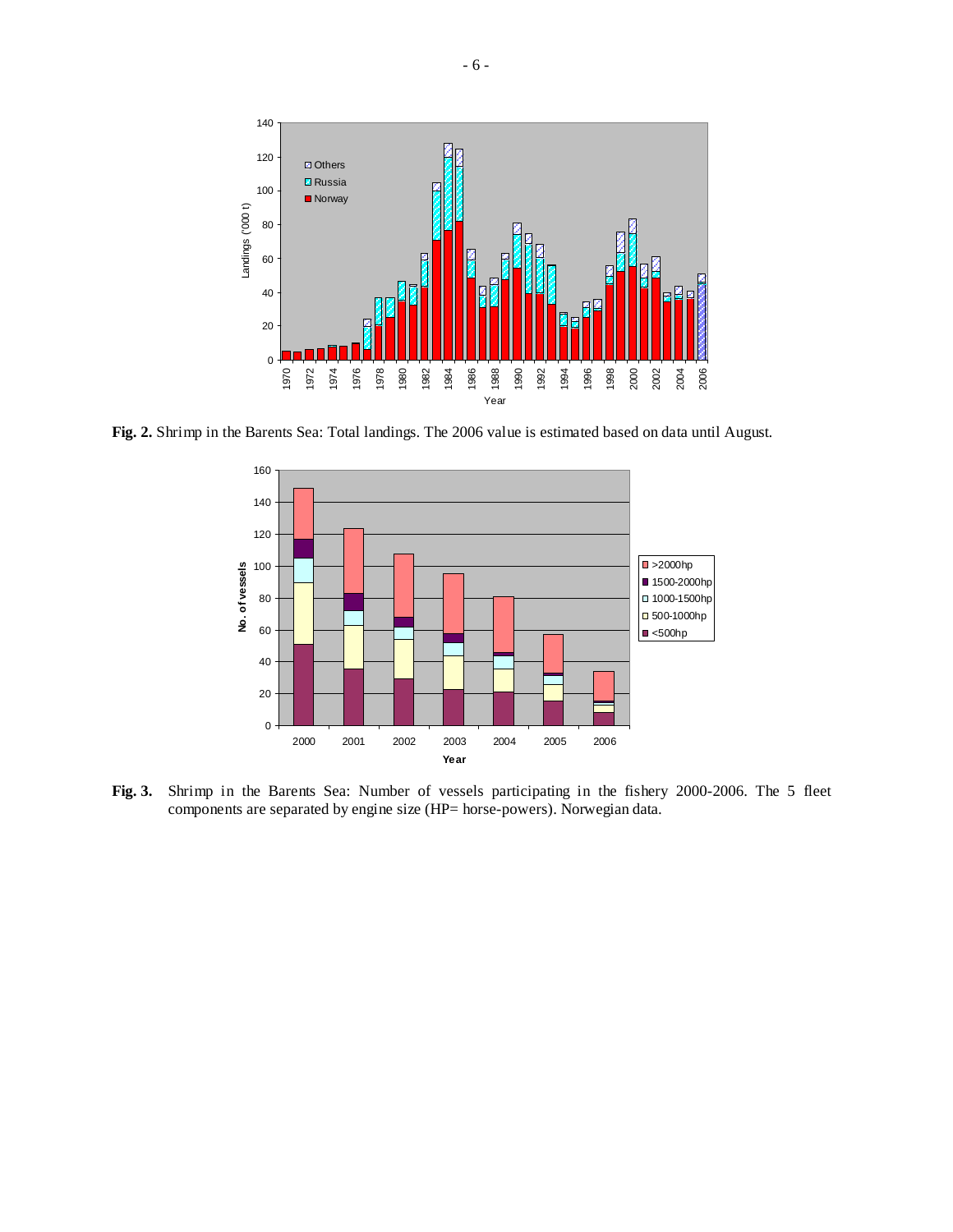

**Fig. 4.** Shrimp in the Barents Sea: Percentage of total catch taken by 5 fleet components separated by engine size (HP= horse-powers) 1980-2006.



**Fig. 5.** Shrimp in the Barents Sea: Percentage of total catch taken by individual vessels >2000HP (engine horsepower) in 2006. Norwegian data.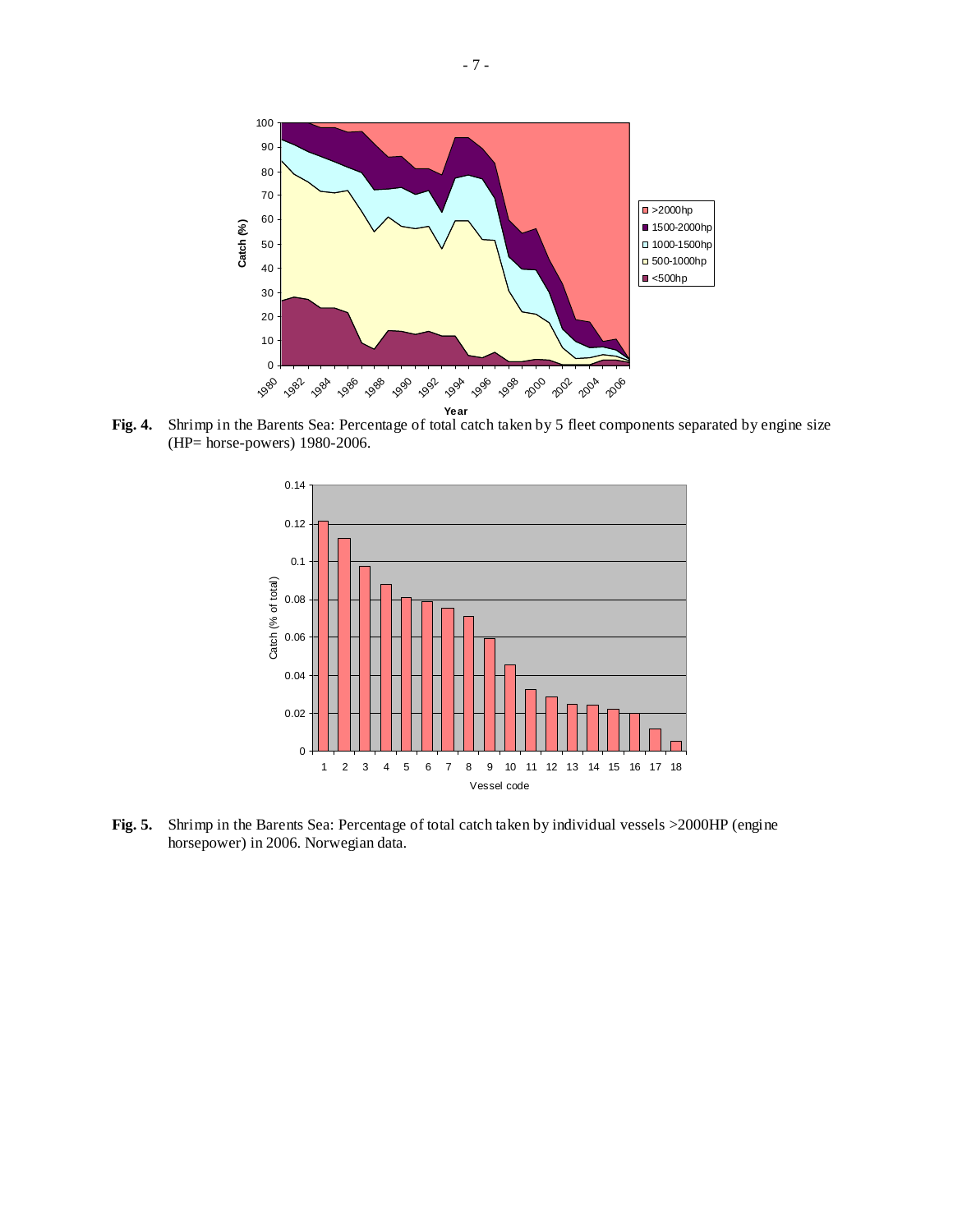

**Fig. 6.** Shrimp in the Barents Sea: Percentage of total fishing effort spent by using single, double or triple trawls 2000-2006. Norwegian data.



**Fig. 7.** Shrimp in the Barents Sea: Seasonal distribution of fishing effort 1980-2005. Hours trawled in a month as a percentage of total effort of the year. Norwegian data.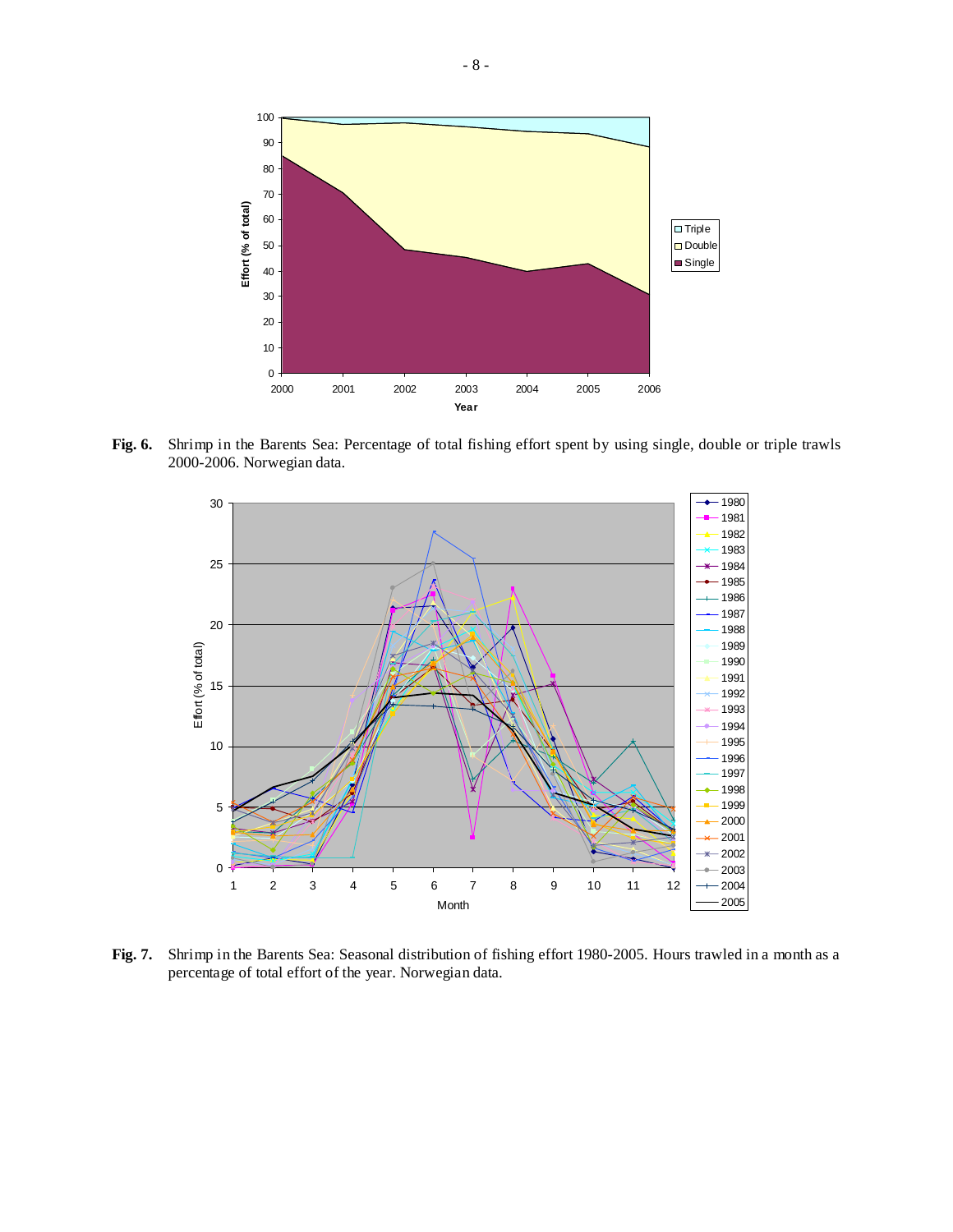

**Fig 8.** Shrimp in the Barents Sea: Standardised CPUE based on (A) vessels grouped by engine size, (B) only hauls positively reported as double and triple trawls, (C) individual vessels as the unit of fishing power. Norwegian data.



**Fig 9.** Shrimp in the Barents Sea: Standardised CPUE (A) and survey indices.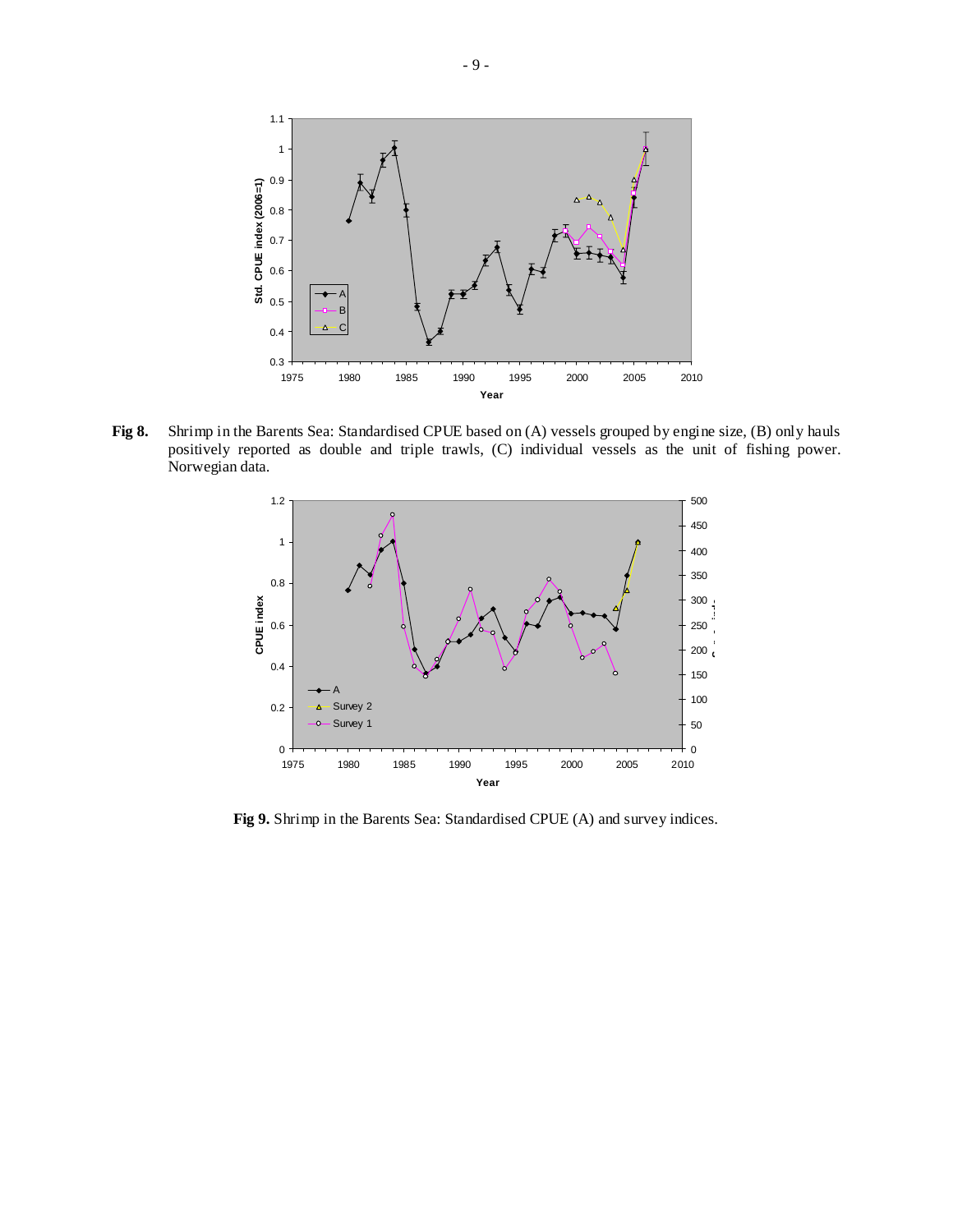

**Fig 10.** Shrimp in the Barents Sea: Standardised effort. (A) vessels grouped by engine size, (C) individual vessels as the unit of fishing power Norwegian data.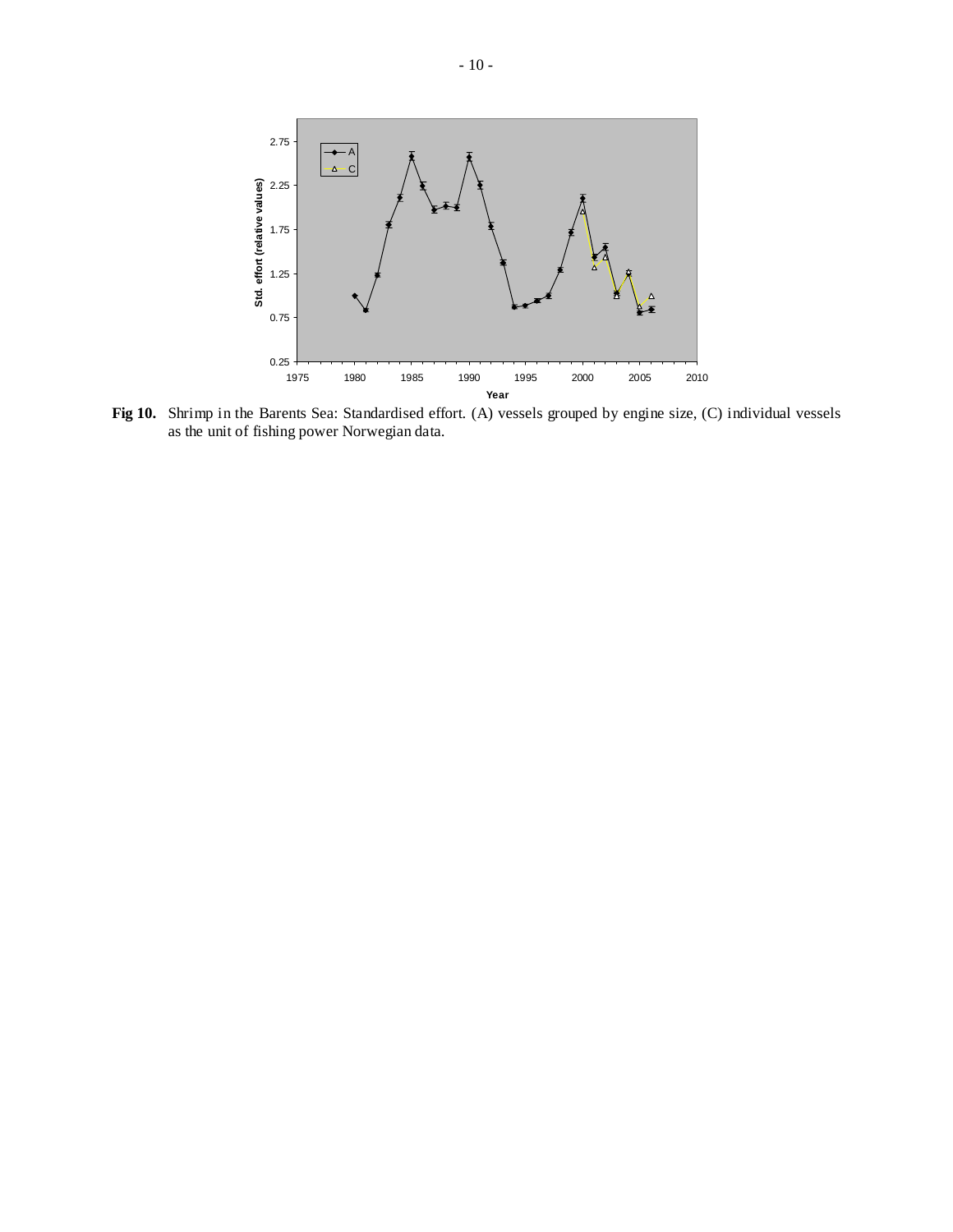| Class Level Information<br>8 A B C D E F G H<br>strata |                                                                                                                                                                                                                                                                                                                                                                                                                                                                         |                                                                                                                                                                                                                                                                                                                                             |                                                                                                                                                                                                                                                                                                                                                                                                                                                                                                                                                                                                                                                                                                                                                                                                                                                                                                                                                                                            |                                                                                      |                      |                                                                                                                                                                                                                                                                                                                                                                                                                                                                                                                                                                                                                                                                                                     |                                                                                                                                                                                                                                                                                                                                                                                                                                                                                                                  |                                                                                                                                                                                                                                                                                                                                                                                                                                                                                                                                                    |                                                                              |  |
|--------------------------------------------------------|-------------------------------------------------------------------------------------------------------------------------------------------------------------------------------------------------------------------------------------------------------------------------------------------------------------------------------------------------------------------------------------------------------------------------------------------------------------------------|---------------------------------------------------------------------------------------------------------------------------------------------------------------------------------------------------------------------------------------------------------------------------------------------------------------------------------------------|--------------------------------------------------------------------------------------------------------------------------------------------------------------------------------------------------------------------------------------------------------------------------------------------------------------------------------------------------------------------------------------------------------------------------------------------------------------------------------------------------------------------------------------------------------------------------------------------------------------------------------------------------------------------------------------------------------------------------------------------------------------------------------------------------------------------------------------------------------------------------------------------------------------------------------------------------------------------------------------------|--------------------------------------------------------------------------------------|----------------------|-----------------------------------------------------------------------------------------------------------------------------------------------------------------------------------------------------------------------------------------------------------------------------------------------------------------------------------------------------------------------------------------------------------------------------------------------------------------------------------------------------------------------------------------------------------------------------------------------------------------------------------------------------------------------------------------------------|------------------------------------------------------------------------------------------------------------------------------------------------------------------------------------------------------------------------------------------------------------------------------------------------------------------------------------------------------------------------------------------------------------------------------------------------------------------------------------------------------------------|----------------------------------------------------------------------------------------------------------------------------------------------------------------------------------------------------------------------------------------------------------------------------------------------------------------------------------------------------------------------------------------------------------------------------------------------------------------------------------------------------------------------------------------------------|------------------------------------------------------------------------------|--|
| gear<br>vessel<br>year<br>month                        | 4<br>5<br>27<br>12                                                                                                                                                                                                                                                                                                                                                                                                                                                      | 56 58 59<br>1 2 3 4 5                                                                                                                                                                                                                                                                                                                       | 1996 1997 1998 1999 2000 2001 2002 2003 2004 2005 2006 2080<br>1 2 3 4 5 6 7 8 9 10 11 12                                                                                                                                                                                                                                                                                                                                                                                                                                                                                                                                                                                                                                                                                                                                                                                                                                                                                                  |                                                                                      |                      |                                                                                                                                                                                                                                                                                                                                                                                                                                                                                                                                                                                                                                                                                                     |                                                                                                                                                                                                                                                                                                                                                                                                                                                                                                                  |                                                                                                                                                                                                                                                                                                                                                                                                                                                                                                                                                    | 1981 1982 1983 1984 1985 1986 1987 1988 1989 1990 1991 1992 1993 1994 1995   |  |
|                                                        | Dependent Variable: Incpue<br>Weight: effort                                                                                                                                                                                                                                                                                                                                                                                                                            |                                                                                                                                                                                                                                                                                                                                             | Number of Observations Read                                                                                                                                                                                                                                                                                                                                                                                                                                                                                                                                                                                                                                                                                                                                                                                                                                                                                                                                                                |                                                                                      |                      |                                                                                                                                                                                                                                                                                                                                                                                                                                                                                                                                                                                                                                                                                                     | 102199                                                                                                                                                                                                                                                                                                                                                                                                                                                                                                           |                                                                                                                                                                                                                                                                                                                                                                                                                                                                                                                                                    |                                                                              |  |
|                                                        | Source<br>Model<br>Error<br>Corrected Total                                                                                                                                                                                                                                                                                                                                                                                                                             |                                                                                                                                                                                                                                                                                                                                             | DF<br>51<br>102147<br>102198                                                                                                                                                                                                                                                                                                                                                                                                                                                                                                                                                                                                                                                                                                                                                                                                                                                                                                                                                               | 933529.251<br>667703.485<br>1601232.736                                              | Sum of<br>Squares    | Mean Square<br>18304.495                                                                                                                                                                                                                                                                                                                                                                                                                                                                                                                                                                                                                                                                            | 6.537                                                                                                                                                                                                                                                                                                                                                                                                                                                                                                            | F Val ue<br>2800.27                                                                                                                                                                                                                                                                                                                                                                                                                                                                                                                                | Pr > F<br>< .0001                                                            |  |
|                                                        |                                                                                                                                                                                                                                                                                                                                                                                                                                                                         | R-Square<br>0.583007                                                                                                                                                                                                                                                                                                                        | Coeff Var<br>49.19762                                                                                                                                                                                                                                                                                                                                                                                                                                                                                                                                                                                                                                                                                                                                                                                                                                                                                                                                                                      |                                                                                      | Root MSE<br>2.556696 |                                                                                                                                                                                                                                                                                                                                                                                                                                                                                                                                                                                                                                                                                                     | Incpue Mean<br>5.196787                                                                                                                                                                                                                                                                                                                                                                                                                                                                                          |                                                                                                                                                                                                                                                                                                                                                                                                                                                                                                                                                    |                                                                              |  |
|                                                        | Source<br>strata<br>year<br>gear<br>vessel<br>month                                                                                                                                                                                                                                                                                                                                                                                                                     |                                                                                                                                                                                                                                                                                                                                             | DF<br>7<br>26<br>3<br>4<br>11                                                                                                                                                                                                                                                                                                                                                                                                                                                                                                                                                                                                                                                                                                                                                                                                                                                                                                                                                              | Type III SS<br>42368.0532<br>252950. 5354<br>13975.4669<br>138083.6933<br>71194.5110 |                      | Mean Square<br>6052.5790<br>4658.4890<br>34520.9233<br>6472.2283                                                                                                                                                                                                                                                                                                                                                                                                                                                                                                                                                                                                                                    | 9728.8667                                                                                                                                                                                                                                                                                                                                                                                                                                                                                                        | F Value<br>925.94<br>1488.35<br>712.67<br>5281.10<br>990.14                                                                                                                                                                                                                                                                                                                                                                                                                                                                                        | Pr > F<br>< .0001<br>< .0001<br>$\langle . \, 0001 \,$<br>< .0001<br>< .0001 |  |
|                                                        | Parameter<br>Intercept<br>strata<br>strata<br>strata<br>strata<br>strata<br>strata<br>strata<br>strata<br>year<br>year<br>year<br>year<br>year<br>year<br>year<br>year<br>year<br>year<br>year<br>year<br>year<br>year<br>year<br>year<br>year<br>year<br>year<br>year<br>year<br>year<br>year<br>year<br>year<br>year<br>year<br>gear<br>gear<br>gear<br>vessel<br>vessel<br>vessel<br>vessel<br>vessel<br>month<br>month<br>month<br>month<br>month<br>month<br>month | A<br>B<br>С<br>D<br>E<br>F<br>G<br>H.<br>1980<br>1981<br>1982<br>1983<br>1984<br>1985<br>1986<br>1987<br>1988<br>1989<br>1990<br>1991<br>1992<br>1993<br>1994<br>1995<br>1996<br>1997<br>1998<br>1999<br>2000<br>2001<br>2002<br>2003<br>2004<br>2005<br>2006<br>55<br>58<br>59<br>1<br>2<br>3<br>4<br>5<br>1<br>2<br>3<br>4<br>5<br>6<br>7 | Estimate<br>6.326655153 B<br>$-0.251067943 B$<br>0.012218334 B<br>0.040330532 B<br>$-0.009844988$ B<br>0.201295824 B<br>0.008176321 B<br>0.044747559 B<br>0.000000000 B<br>0.000000000 B<br>0.149247398 B<br>0.096950782 B<br>0.228422415 B<br>0.271421201 B<br>0.042076072 B<br>$-0.464296735 B$<br>$-0.742404395 B$<br>$-0.649905464 B$<br>$-0.384170105$ B<br>$-0.383356755 B$<br>$-0.330320303 B$<br>$-0.189433851 B$<br>$-0.123246494 B$<br>$-0.357998850 B$<br>$-0.484921675 B$<br>$-0.234220915 \; B$<br>$-0.254541930 B$<br>$-0.068252675 B$<br>$-0.047729120B$<br>$-0.154951186$ B<br>$-0.151204574 B$<br>$-0.165473302 B$<br>$-0.172100986$ B<br>-0.283894332 B<br>0.093086266 B<br>0.265889626 B<br>$-0.605608932 B$<br>$-0.285525368$ B<br>0.000000000 B<br>$-0.846979077 B$<br>$-0.575085185 B$<br>$-0.480810061$ B<br>-0.291487164 B<br>0.000000000 B<br>0.203015669 B<br>0.166884809 B<br>0.283084984 B<br>0.223265149 B<br>0.141068361 B<br>0.152473116 B<br>0.078641262 B |                                                                                      |                      | Standard<br>Error<br>0.02338514<br>0.00606917<br>0.00574204<br>0.00530358<br>0.01166893<br>0.00459196<br>0.01209506<br>0.00776449<br>0.01124972<br>0.01014355<br>0.00956961<br>0.00951833<br>0.00950852<br>0.00990470<br>0.01036677<br>0.00990724<br>0.00943101<br>0.00929539<br>0.00986410<br>0.01024030<br>0.01071767<br>0.01266810<br>0.01258929<br>0.01191677<br>0.01146584<br>0.01116122<br>0.01059848<br>0.01040602<br>0.01157185<br>0.01224237<br>0.01314694<br>0.01375437<br>0.01533251<br>0.02073750<br>0.02067037<br>0.01986077<br>0.00604913<br>0.00500824<br>0.00548374<br>0.00564354<br>0.01195718<br>0.01228286<br>0.01145947<br>0.01043425<br>0.00993332<br>0.00987514<br>0.00993303 | t Value<br>270.54<br>-41.37<br>2.13<br>7.60<br>$-0.84$<br>43.84<br>0.68<br>5.76<br>$\cdot$<br>13.27<br>9.56<br>23.87<br>28.52<br>4.43<br>-46.88<br>$-71.61$<br>$-65.60$<br>-40. 73<br>$-41.24$<br>$-33.49$<br>$-18.50$<br>$-11.50$<br>-28.26<br>-38.52<br>$-19.65$<br>$-22.20$<br>$-6.12$<br>$-4.50$<br>$-14.89$<br>$-13.07$<br>$-13.52$<br>$-13.09$<br>-20. 64<br>6.07<br>12.82<br>-29.30<br>$-14.38$<br>-140.02<br>-114.83<br>$-87.68$<br>-51.65<br>16.98<br>13.59<br>24.70<br>21.40<br>14.20<br>15.44<br>7.92 | Pr >  t <br>< .0001<br>< .0001<br>0.0333<br>< .0001<br>0.3988<br>< .0001<br>0.4990<br>< 0001<br>$\bullet$<br>< .0001<br>< .0001<br>< .0001<br>< .0001<br>< .0001<br>< .0001<br>< .0001<br>< .0001<br>< .0001<br>< .0001<br>< .0001<br>< .0001<br>< .0001<br>< .0001<br>< .0001<br>< .0001<br><.0001<br>< .0001<br><. 0001<br><. 0001<br>< .0001<br><.0001<br><. 0001<br>< .0001<br><.0001<br><. 0001<br>< 0001<br><. 0001<br>< .0001<br><. 0001<br><. 0001<br>< .0001<br>< .0001<br>< .0001<br><. 0001<br><. 0001<br>< .0001<br>< .0001<br>< .0001 |                                                                              |  |

Appendix 1. Diagnostical output from GLM-run of the Barents Sea index.